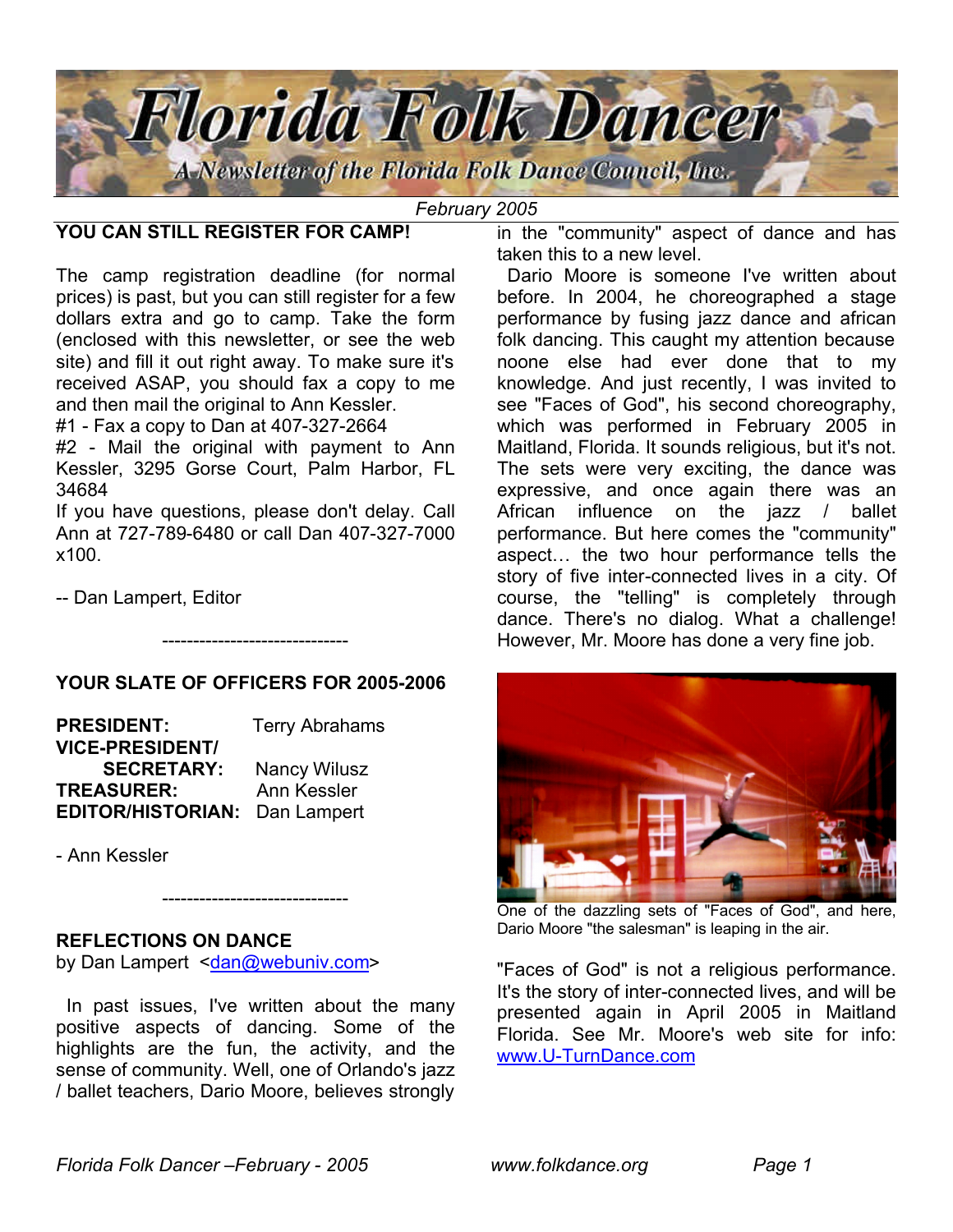#### **BEYOND MY WILDEST DREAMS**

by John Daly <jdaly@palmnet.net>

 South Brevard's first Scandinavian workshop was a first class birthday present. I had expected three, maybe four couples. Instead as many as fourteen couples gathered on the floor for workshop sessions. Roo Lester and Larry Harding, with live music by Becky Weis, began Friday evening with some simple group dances. By noon on Saturday we had progressed through several friendly but easy couple dances and practiced many techniques to enhance everybody's skill at turning as a couple. Sunday morning we worked on more challenging dances such as Polska fran Boda. The afternoon was devoted to a review and then Becky Weis conducted a workshop for our local musicians.



 This was our first workshop on the wood floor in the newly renovated Community House. The room is a bit narrow (only 20') but it worked fine at Fall Fling and equally well for the workshop format.

 Did I mention food? We had planned on everybody just going out to local restaurants for meals and we would provide snacks. Those snacks soon blossomed into full meals. Our "Prelude" with coffee became a full breakfast, and morning snacks acquired the nature of a full lunch featuring pickled herring, salmon souffle, Swedish meatballs, venison chili, spicy beets, and Shrimp Special followed by birthday cake and ice cream. Sunday breakfast saw potato casserole and Swedish pancakes. The hard work of our many volunteers, especially Chun-Ni, Willa, Fannie, Bernice, and Barbara, earned many compliments from our out of state and international visitors.

 Thanks to all who came and all who encouraged and especially all of my friends who contributed so generously. Thanks also to Roo, Larry, and Becky for bringing this exciting music and dances to our community.

 John and Jean have promised to continue with Sunday afternoon practice sessions so look for more information as our plans mature.

------------------------------

### **FOLK DANCING IN FROSTPROOF?**

by Caroline Lanker <ctlanker@direcway.com>

 We are trying to get folk dancing started in our area. We built a house out here in the country, with a dance room above the garage. The floor is still unfinished, but it's WOOD.

 We have been have been having dancing here as often as we are able. Last summer, we had two planned dance parties cancelled by hurricanes Charley and Jeanne. Some local people have danced here several times. They're all beginners, although some are starting to remember dances. We have also had dancing friends from farther away join us on occasion. In January we had a dance attended by 21 people, including 8 kids about 10-14 years old!

 We try to dance at least once a month on a Saturday. Our usual format is a potluck supper followed by dancing. On request, we will also do intermediate and advanced dancing in the afternoon, before the supper, for the benefit of experienced dancers. We don't have a set schedule for the spring, yet, but several dates in March and April are possibilities.

 Our house is on Lake Reedy, about 5 miles east of Frostproof, which is in the middle of the Florida peninsula, a few miles south of Lake Wales. We're 10 miles south of SR 60, 40-45 minutes south from the intersection of I4 and US 27, 1 1/2 to 2 hours from Tampa via SR 60, 2 hours from Melbourne, 1 1/2 hours (or more if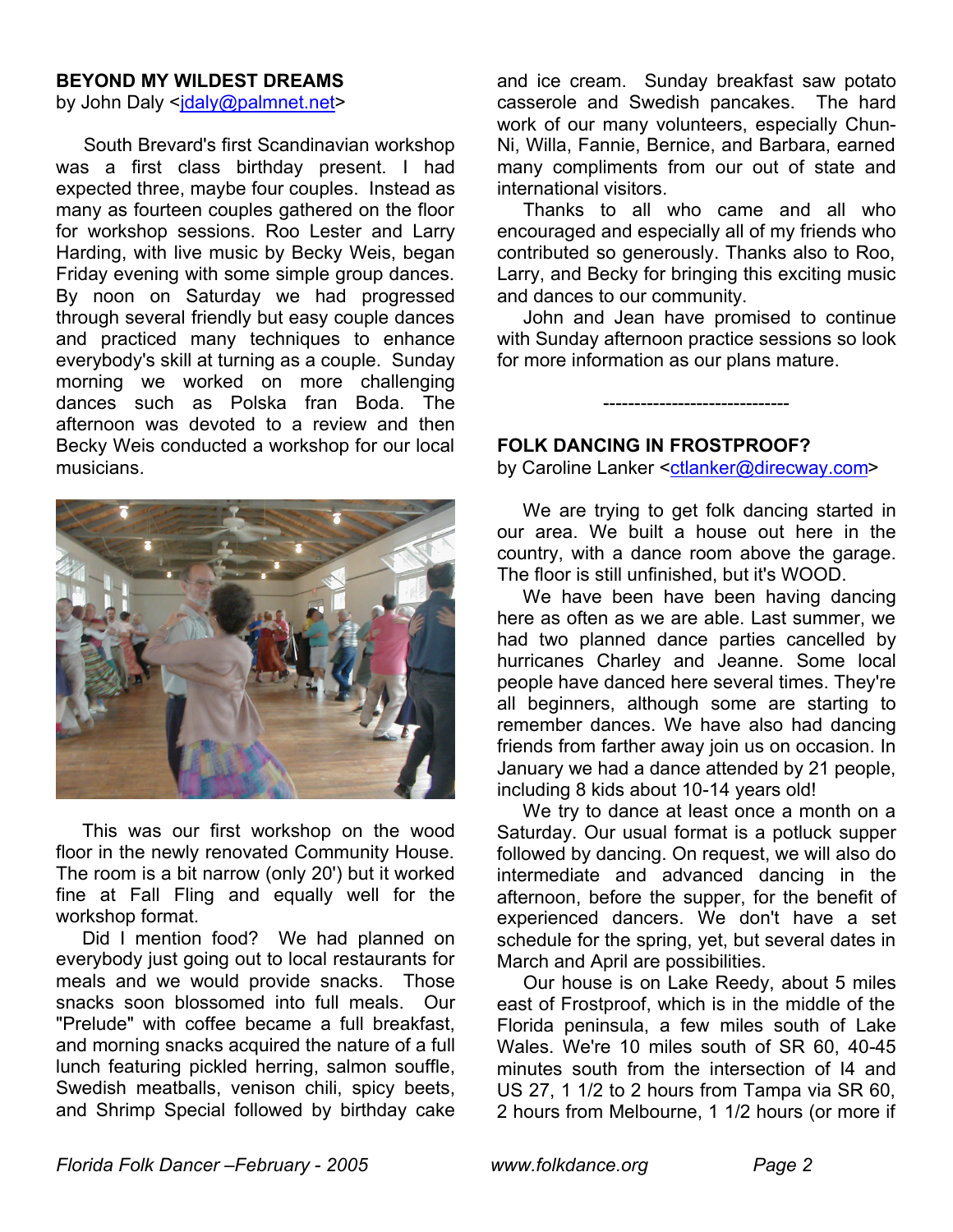traffic) from Orlando. If any Florida dancers would like to take a nice drive in the country, with a good meal and dancing, please contact us for dates and directions. There's no admission charge, but please bring a dish for the potluck.

-- Gary and Caroline Lanker phone: (863) 635- 9366

1963 S Lake Reedy Blvd., Frostproof, FL 33843-9228.

------------------------------

# **GOOD GIRL-SCOUT TRIP TO NEWBERRY**

by Raluca <rarosca@ufl.edu>

 Still recovering from the fun of the Friday's workshop, on Saturday I headed to the American League Hall in Newberry for the Alachua County's girl scouts World Thinking day Dance party!

 There I've met John & Becky Ward and TIna & Andrew, who took time from their weekend to help with this event. Great thanks are also due to Max for producing the music Cd.

 Some 85 girls in (true or make-believe ethnic costumes) were waiting for us. Radha got them moving with the 'Bunny hop' , then introduced us. With breaks for doll-making and sneaks, we taught: Zumpa Ondo, Savila se Bela Loza, Yolanda, Pata Pata,,D'hammerschmiedt gesseln and Mana Vu, and Radha finished the program with the Mexican Hat Dance.

 Parents and girls danced together and 'a good time was had by all'. And hopefully all girls will remember the event well enough so to come look for us when they get into UF, years down the road :)

See you dancing as well, sometime soon, -- Raluca

------------------------------

# **HUNGARIAN FOLK DANCE WORKSHOP**

The Csillagszemu Dance Company, with Sándor & Böske Timár, will conduct Hungarian folk Dance Camp this year.

Date: July 24-31, 2005 Location: Sarlóspuszta-Lovastábor (Sarlóspuszta-Riding Camp) Hungary Housing: hotel rooms with 2, 3, or 4 beds and with bathroom. Food: breakfast, lunch, and dinner Recreational facilities: Swimming pool, Jacuzzi, Horse riding, Fitness room The program each day: 9 a.m. - 13 p.m.: Practice 13 p.m.: Lunch 13 p.m. - 15 p.m.: Free time 15 p.m. - 18 p.m.: Practice 18 30 p.m.: Dinner 20 p.m.: Watching videos, Mr. Timár will give a lecture, or hold a dancehouse Dances to be taught: Hevesi dances (North-East-Hungary, the area of Mátra) Karikázó, verbunk, lassú és friss csárdás Lorincrévi dances (Transylvania - South-Mezoség) Pontozó, szegényes, karikázó, lassú és friss csárdás And review of some other dances... Price: 90.000 HUF With \$1 = 180 HUF, price is approx \$500 plus airfare Registration: info@csillagszemu.hu Registration deadline: 2005.03.30. You can get additional information by e-mail from above or from Julius Horvath at 386-252-5738 or julhorvath@aol.com.

## **ROMANTIC COUPLES DANCE IN GAINESVILLE**

by Raluca Ioana Rosca <rarosca@ufl.edu>

------------------------------

Well, well, we've done it again! The Gainesville International folkdance club hosted a great Romantic Couple dances workshop on Feb 11, 2005 and it surely was a success.

 You don't have to believe my word, here are the details:

-thanks to Yang Mu's announcement to the Chinese email list, to an (welcome but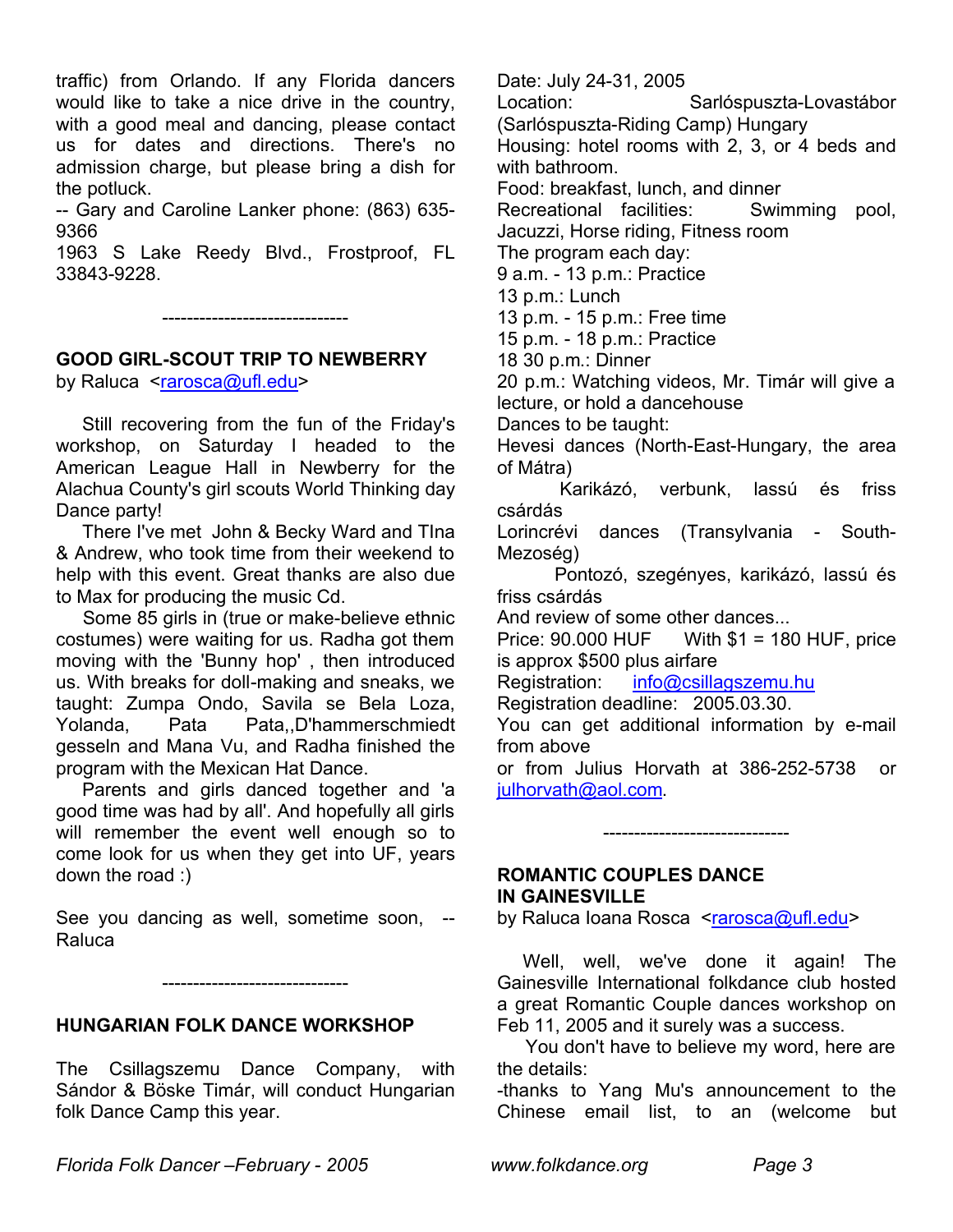anonymous) announcement to the Gainesville Sun's Scene and to 'my' cherry fliers we had 32 people in the room, 16 of them totally new to the group!

- Margaret was the main instigator of this event; she also designed fliers, organized instruction and put signs around on the workshop day (and also brought drinks and snacks! hats off to Margaret)

- John Wards and voice-challenged Margaret T. taught 'La Marietta' - a (novelty?) dance combining meringue and milonga steps

-Gary Dokter drove all the way from High Springs to teach Cajun waltz (the most straightforward while still elegant intro to waltz that I've ever seen)

-John W. and Margaret T. taught Aleksandrovski (a Russian waltz-like dance)

-Jack and Linda Seltzer taught Michael's Csardas, a Hungarian dance that surely challenged some neurons but hasn't injured any feet--and the newcomers loved it!

-Andrei and Sasha taught tango -looking as elegant as they ever did, something we'll try to imitate

- Margaret and Nitin reminded us that for Mardi Gras in Louisiana (and not only then/there), people dance zydeco - and at the end we ran through the dances one more time!

 Aside from the teachers, regulars Stefan, Jenneine, Julieta, Mary Jean& Bill,and the 3 Nishida had participated. On a side note, Toshi reported that the 14 mo. old Talia Nishida had spent a lot of time the next day trying to spin, so she is for sure a dancer in training.

 As for yours dearly, she nagged Josan until we got the permitting done for the club, registered the event with the Student Activities Center so it was listed in 'Stuff TO Do' (the events calendar for students) & got the needed signatures on the permit, copied and distributed fliers before the event, run up and down the stairs to open the doors to the dance hall, run the music and the announcement during the event and overall 'had a great time'.

 This Friday we'll have a chance to see how many new recruits would come to a 'normal' evening, so please join!

 PS: Margaret wrote after the event, 'I thought it was quite a success last night, a lot of very interested and happy people. We have such a pool of talent with our group, it is nice to use them. I wonder what kind of event we'll design next'.

 And then Margaret went on, and I'm quoting her in here so you'all get inspired and help organize the next workshop! (You know my never-ending-plea: don't praise me, help me, I do appreciate it more).

 " For a night of "April Fools or Novelty couple dances", we could ask Sarah Nash to teach her irresistible brand of swing(or I could teach it) , we could also teach Mach, pols, I think a czardas in fact is not bad(easiest step in the world to get right, way easier than waltzing) ,zviefocker (RR: may it be ZILLERTALER?) etc. You mentioned Doudleska polka once, that's a novelty dance for sure! Dances like Mach remind you of how you liked to dance as a kid, like, spin around until you fall on the floor. Pols realy helps teach you couple dancing skills- shared weight and momentum, etc."

## **THE GAINESVILLE SCOTTISH COUNTRY DANCE SOCIETY**

------------------------------

by Cinnamon Bair <cinbair@hotmail.com>

Learn reels, jigs, strathspeys and other traditional dances. 7:30 to 10 p.m. Tuesdays at Destiny Dance Studio, 125 N.W. 23rd Ave., #15, in Gainesville. Beginners welcome, no partner needed. Cost: \$4

------------------------------

# **RANG TANG IS COMING SOON!**

If you're able to travel to Atlanta in April, then check out the Rang Tang registration form included in this newsletter. If you decide to register for this fine event, remember that your registration is not completed until a check is received by Liz Nunan.